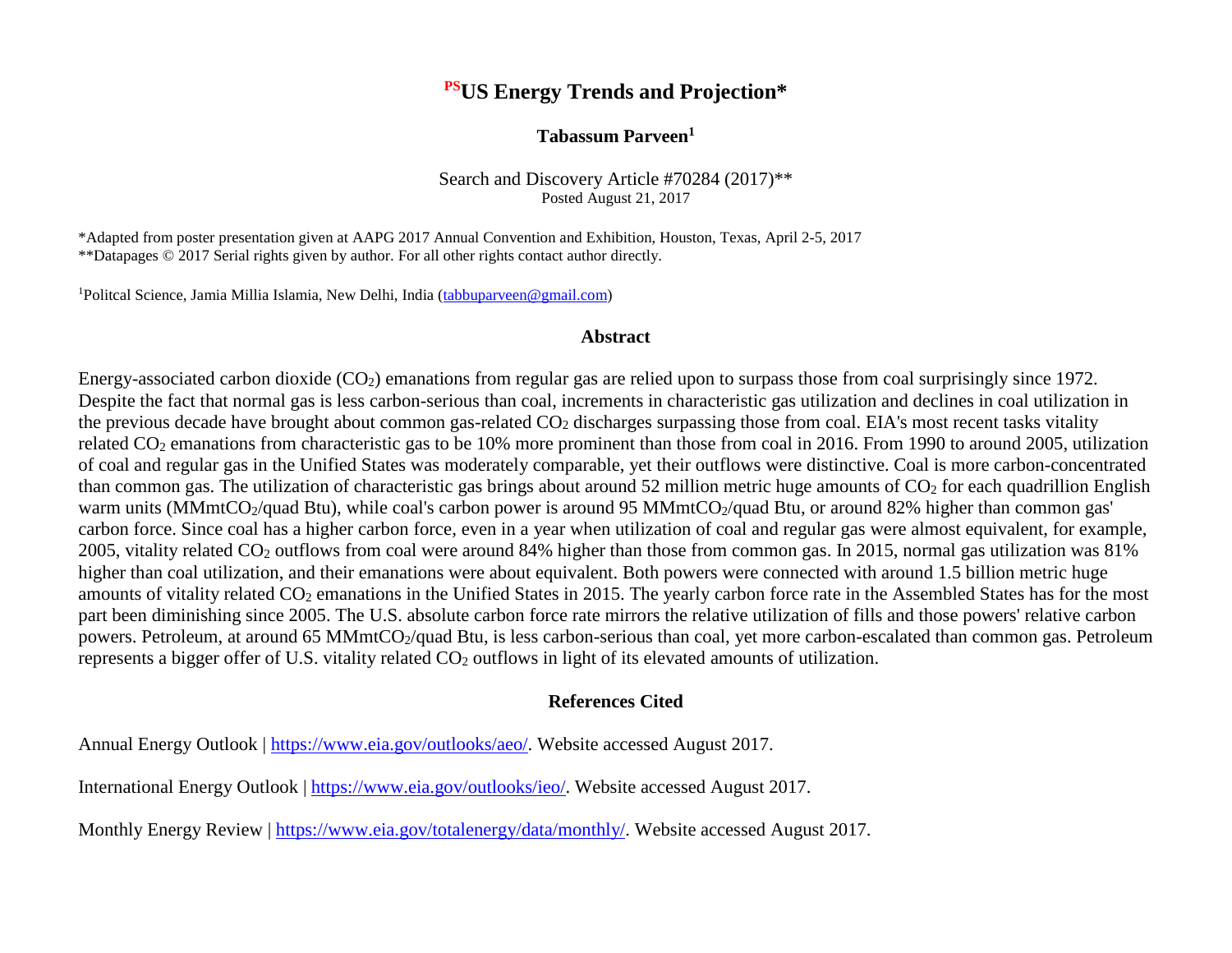Short-Term Energy Outlook | [https://www.eia.gov/outlooks/steo/?src=home-b1.](https://www.eia.gov/outlooks/steo/?src=home-b1) Website accessed August 2017. Today in Energy | [https://www.eia.gov/todayinenergy/.](https://www.eia.gov/todayinenergy/) Website accessed August 2017.

U.S. Energy Information Administration home page | [https://www.eia.gov/.](https://www.eia.gov/) Website accessed August 2017.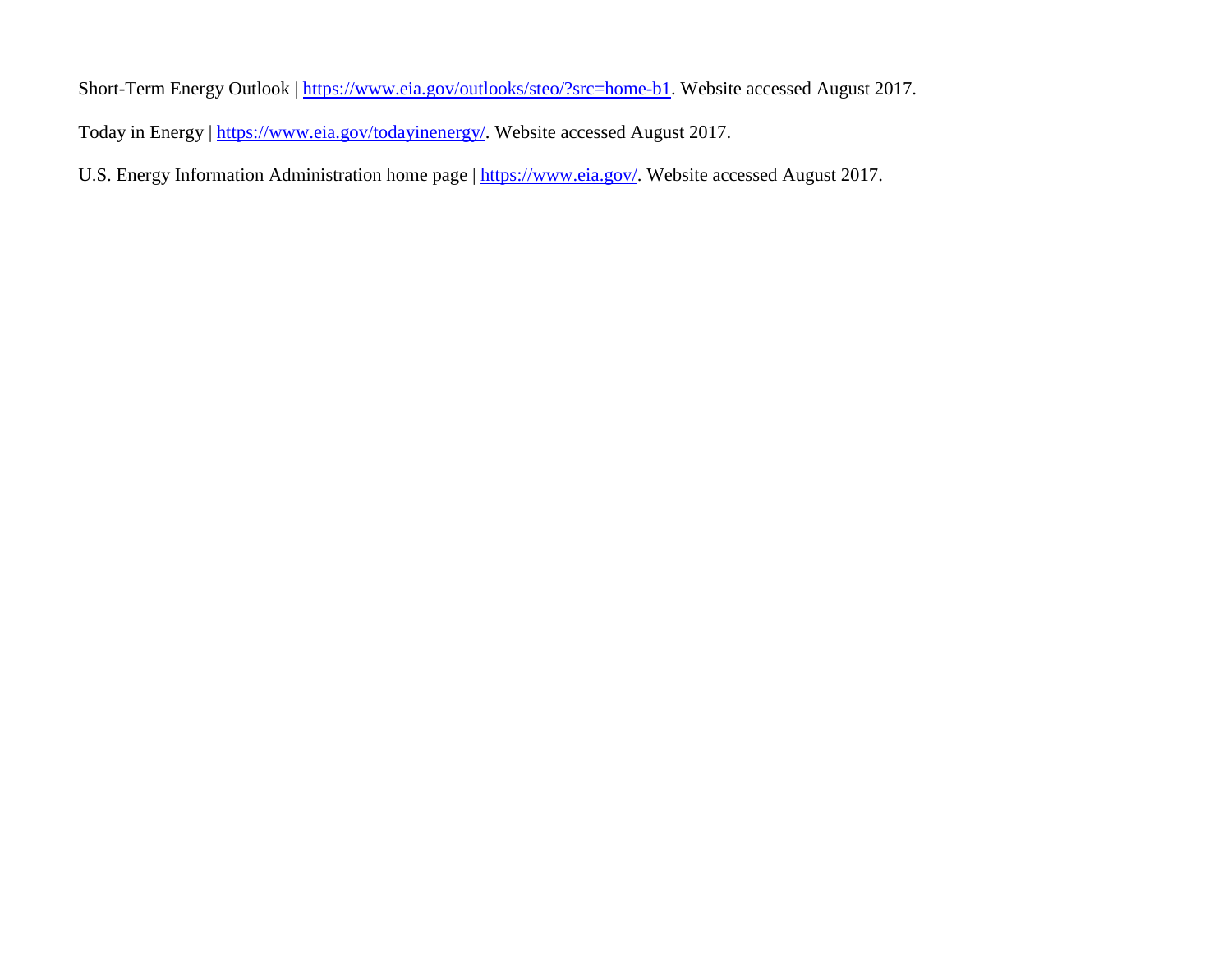# **US Energy Trends and** Projection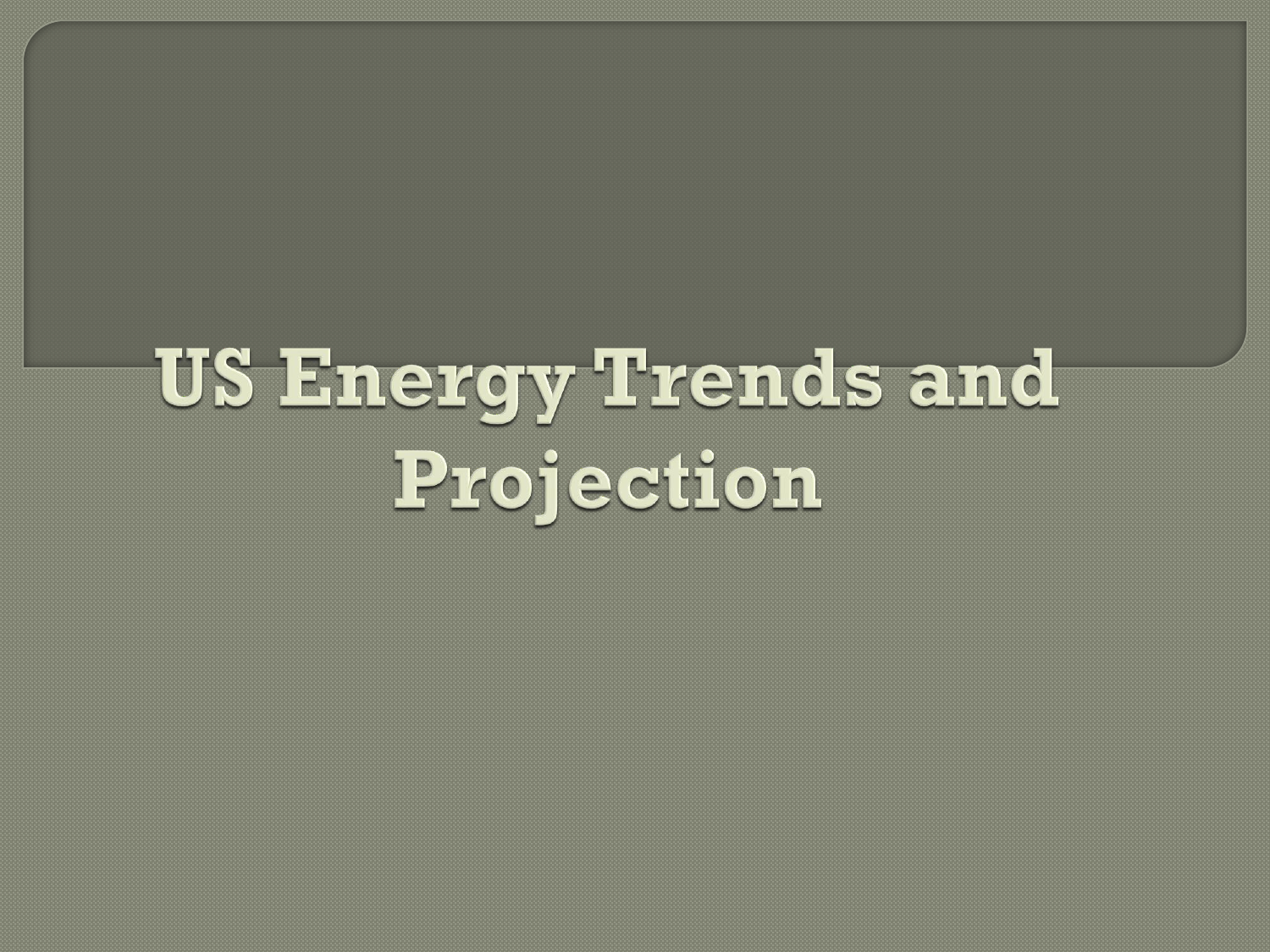Energy-associated carbon dioxide (CO2) emanations from regular gas are relied upon to surpass those from coal surprisingly since 1972. Despite the fact that normal gas is less carbon-serious than coal, increments in characteristic gas utilization and declines in coal utilization in the previous decade have brought about common gas-related CO2 discharges surpassing those from coal. EIA's most recent tasks vitality related CO2 emanations from characteristic gas to be 10% more prominent than those from coal in 2016. From 1990 to around 2005, utilization of coal and regular gas in the Unified States was moderately comparable, yet their outflows were distinctive. Coal is more carbon-concentrated than common gas.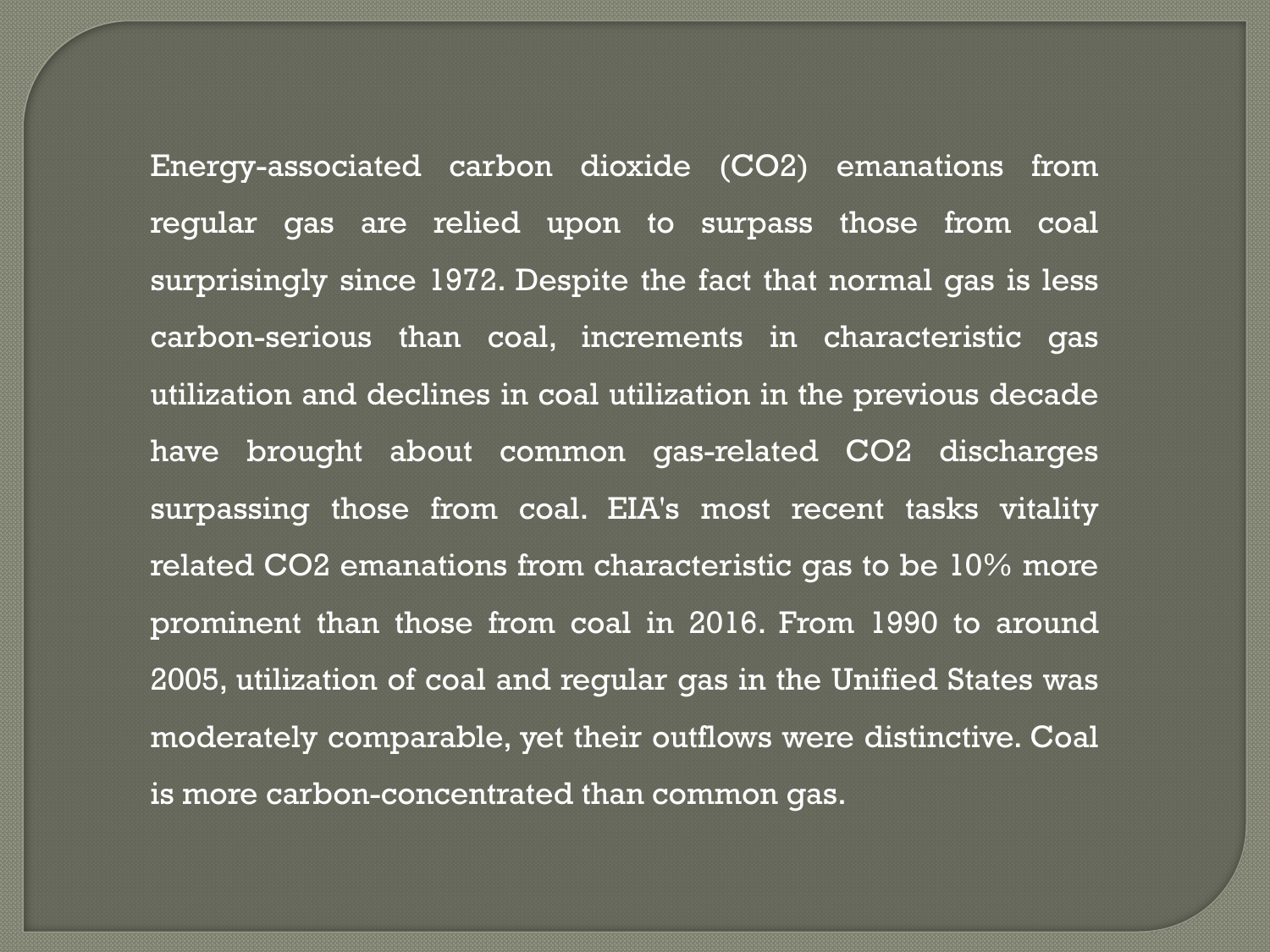## Energy-related CO2 emissions from natural gas surpass coal as fuel use patterns change

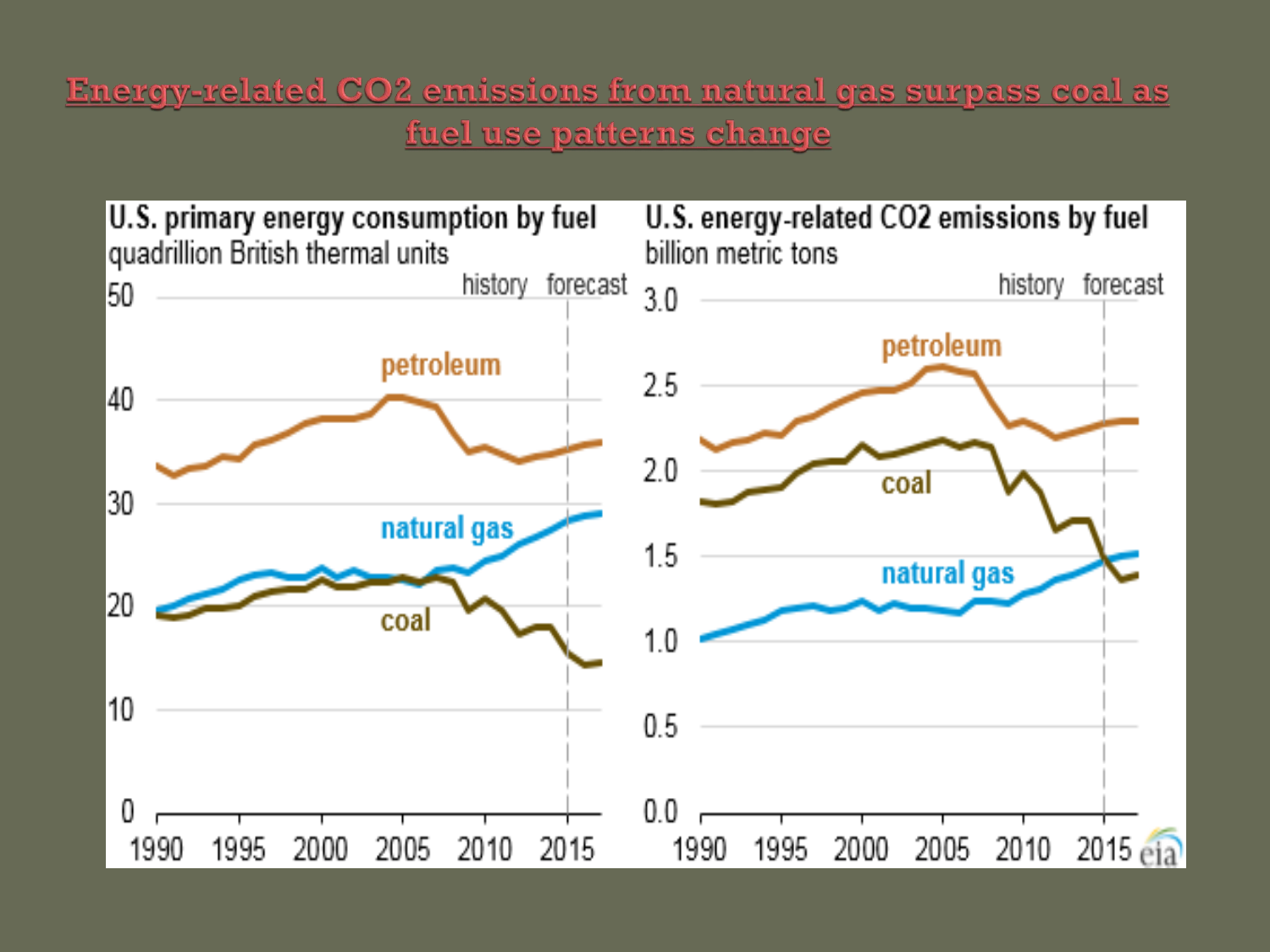The utilization of characteristic gas brings about around 52 million metric huge amounts of CO2 for each quadrillion English warm units (MMmtCO2/quad Btu), while coal's carbon power is around 95 MMmtCO2/quad Btu, or around 82% higher than common gas' carbon force. Since coal has a higher carbon force, even in a year when utilization of coal and regular gas were almost equivalent, for example, 2005, vitality related CO2 outflows from coal were around 84% higher than those from common gas.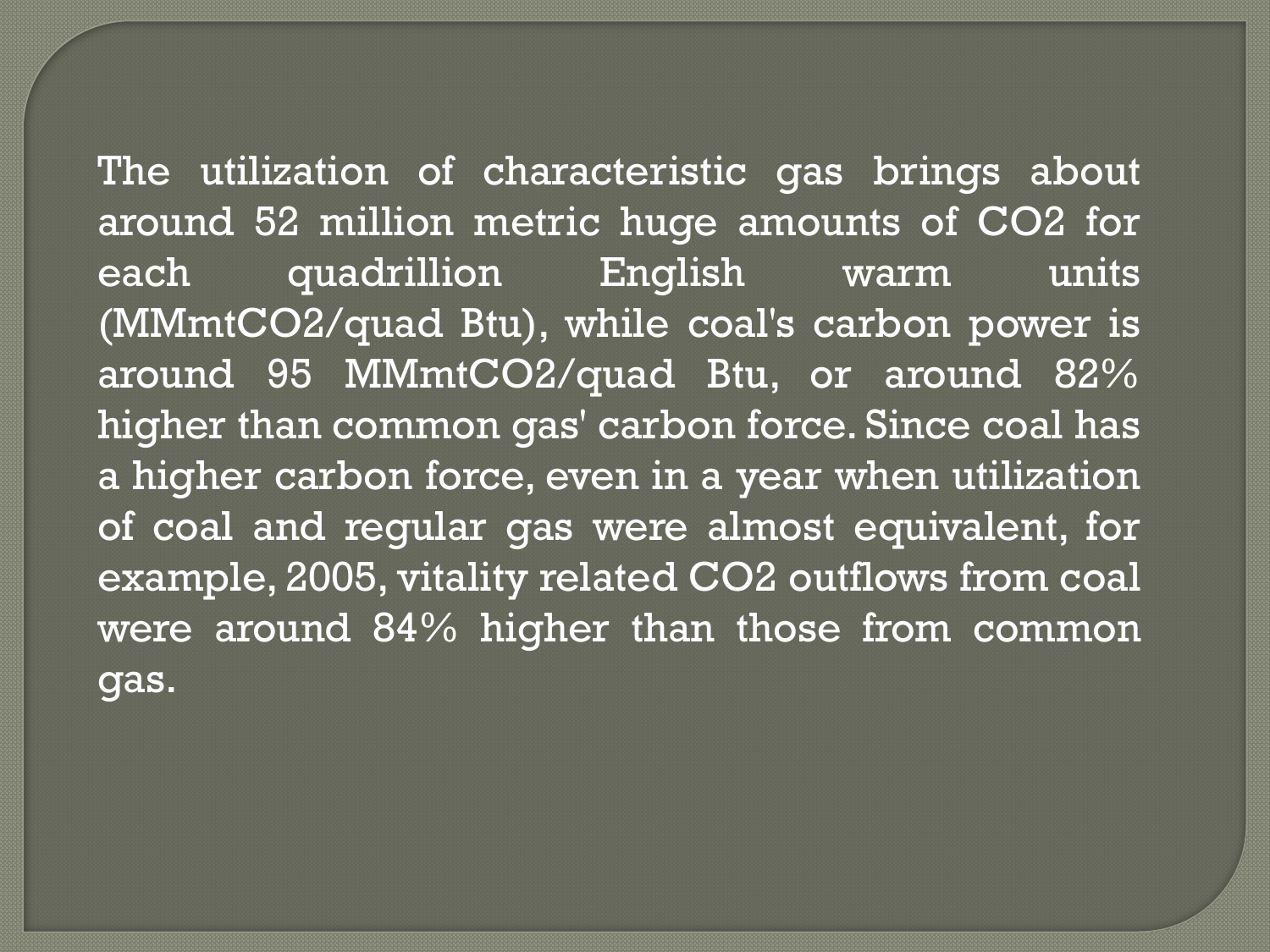

Source: [U.S. Energy Information Administration,](http://www.eia.gov/forecasts/steo/) *Short-Term Energy Outlook* (August 2016) and *[Monthly Energy Review](http://www.eia.gov/mer/)*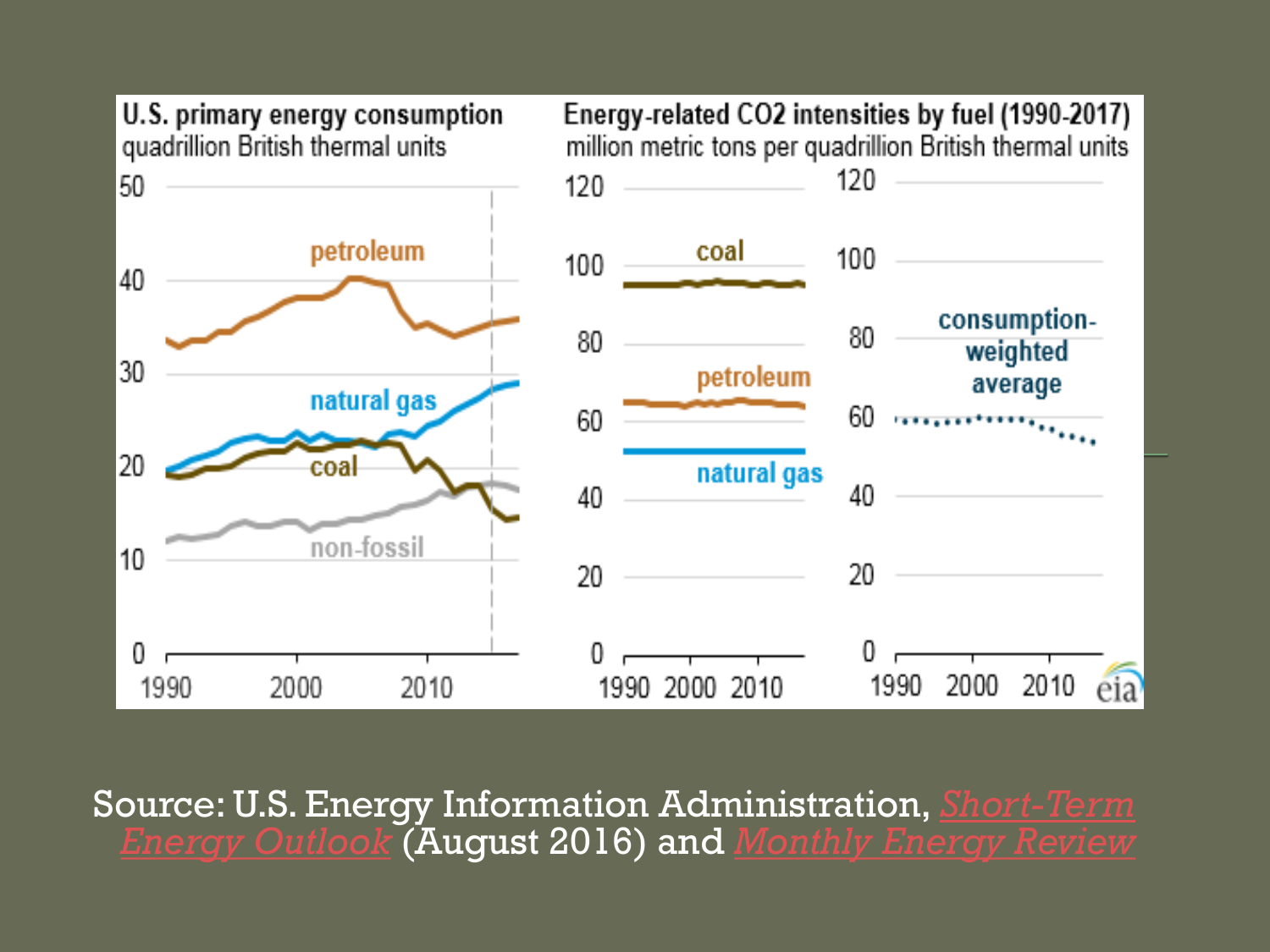In 2015, normal gas utilization was 81% higher than coal utilization, and their emanations were about equivalent. Both powers were connected with around 1.5 billion metric huge amounts of vitality related CO2 emanations in the Unified States in 2015.

The yearly carbon force rate in the Assembled States has for the most part diminished since 2005. The U.S. absolute carbon force rate mirrors the relative utilization of filling and those powers' relative carbon powers. Petroleum, at around 65 MMmtCO2/quad Btu, is less carbon-serious than coal, yet more carbon-escalated than common gas. Petroleum represents a bigger offer of U.S. vitality related CO2 outflows in light of its elevated amounts of utilization.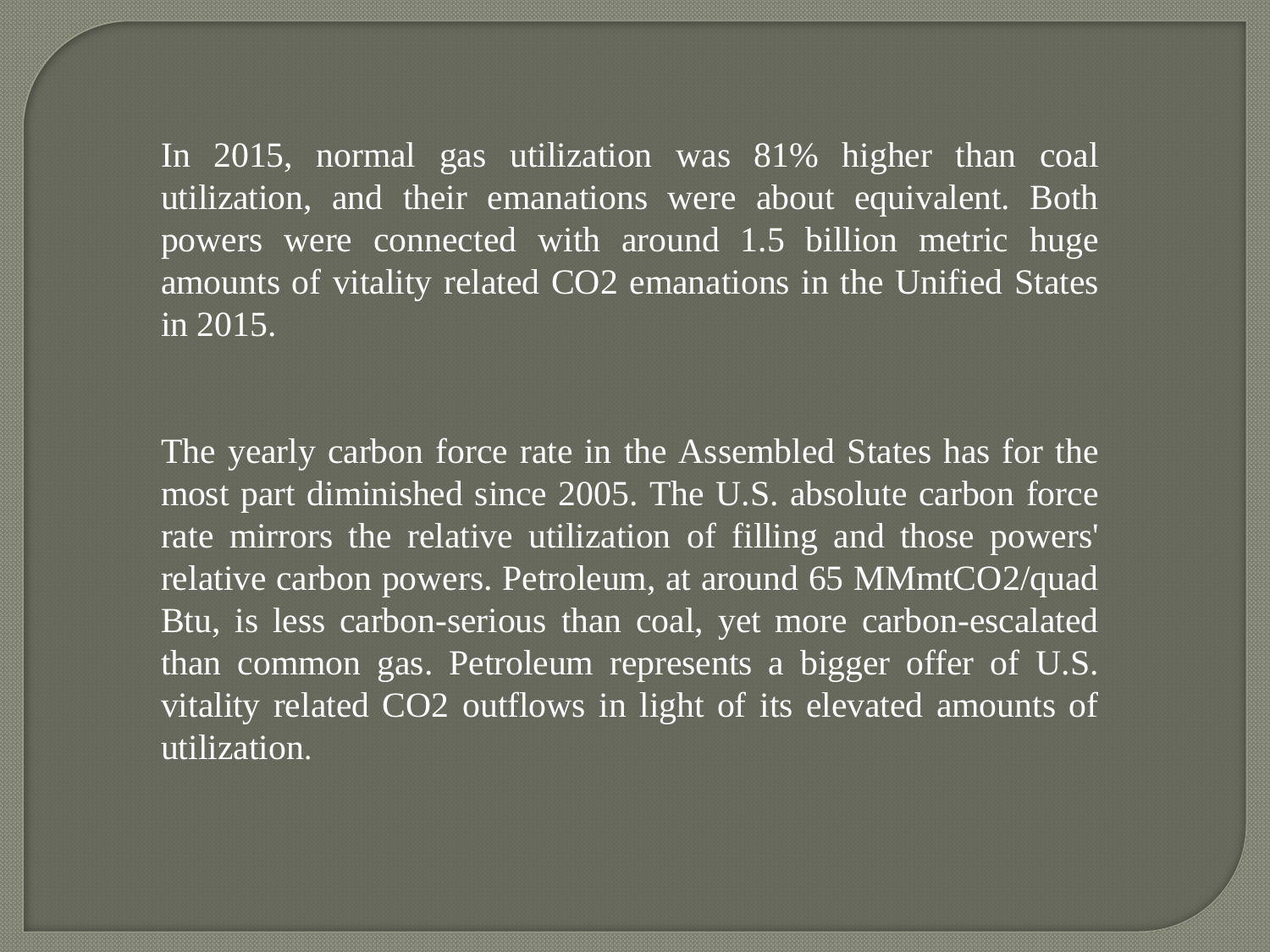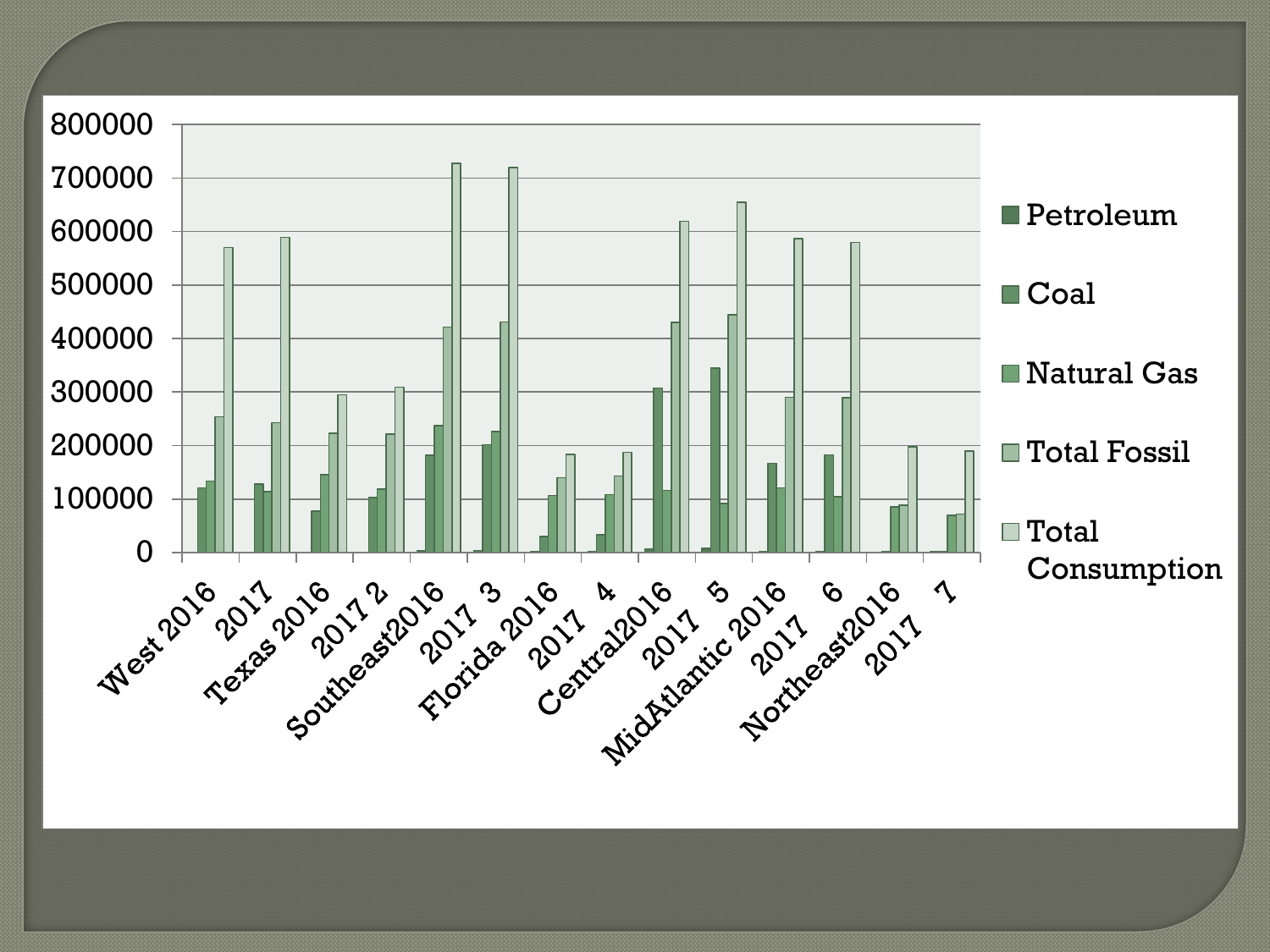# Net generation by select fuel sources

thousand megawatthours

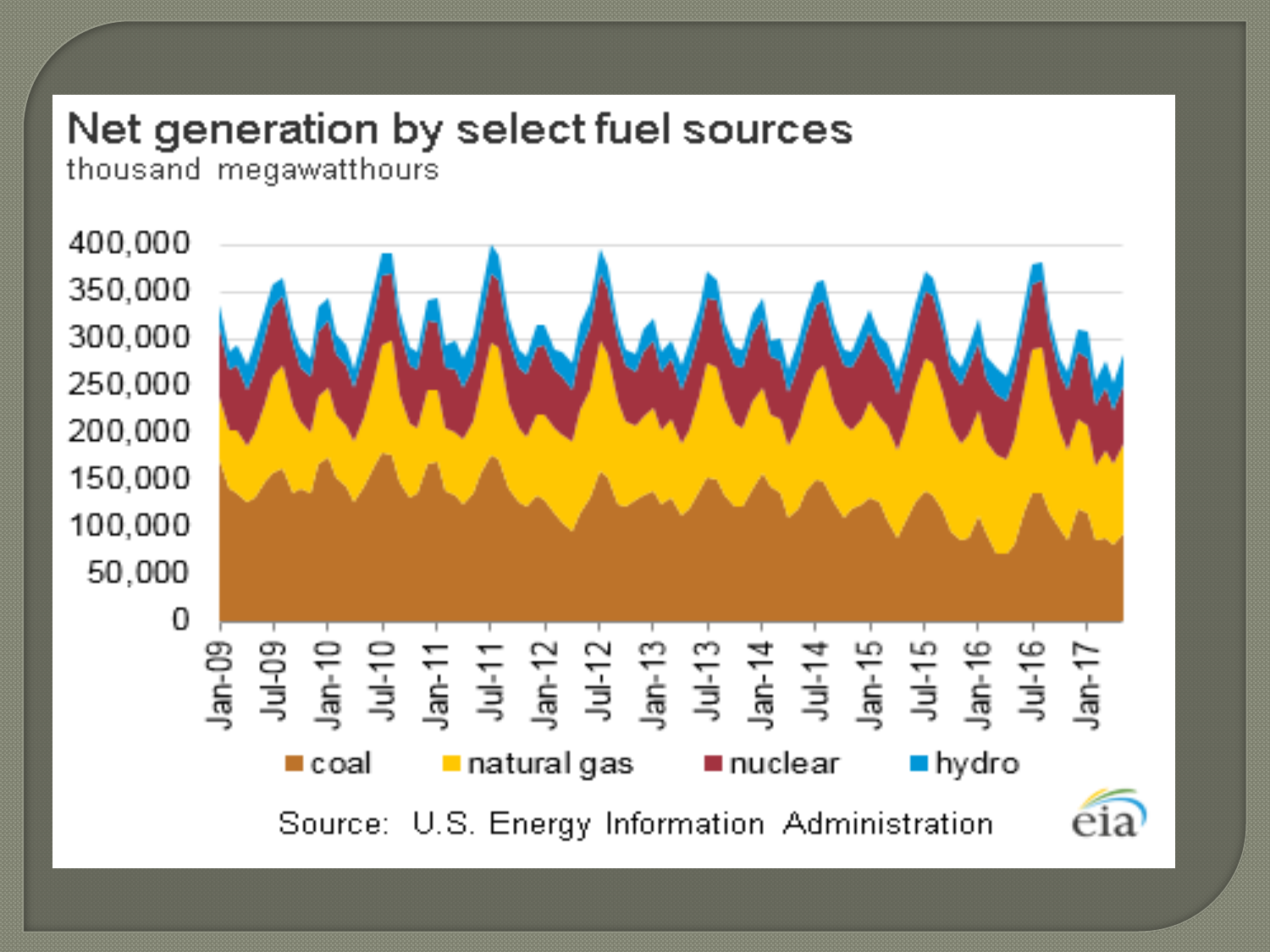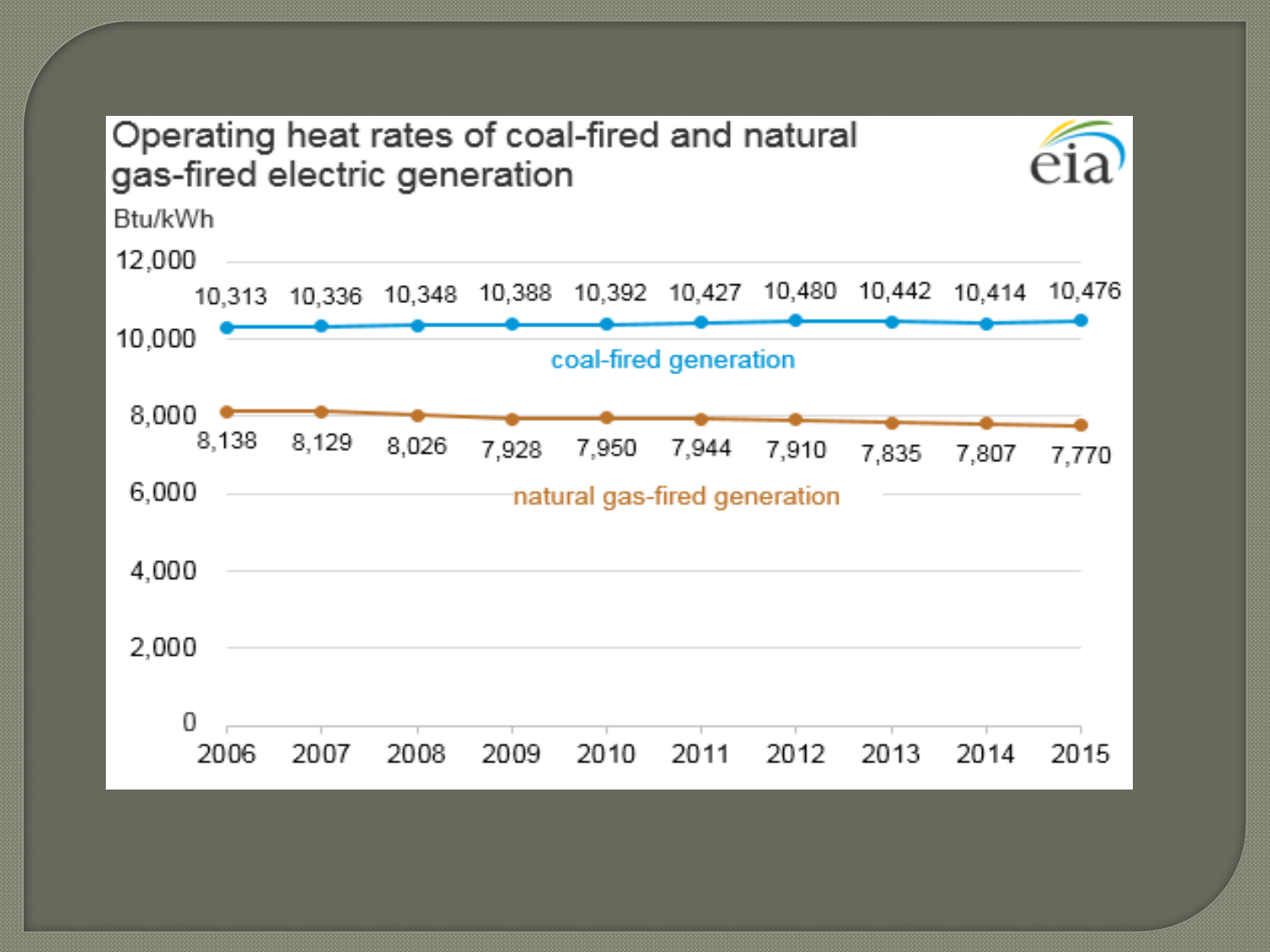## **Summing Up**

U.S economic growth depends on energy consumption and production , which is increasing day by day. Oil price are mainly driven from global market balance. n the High Oil Price case, the price of Brent crude in 2016 dollars reaches \$226 per barrel (b) by 2040, compared to \$109/b in the Reference case and \$43/b in the Low Oil Price case.

In the High Oil and Gas Resource and Technology case, lower costs and higher resource availability than in the Reference case allow for higher production at lower prices; in the Low Oil and Gas Resource and Technology case, more pessimistic assumptions about resources and costs are applied .The effects of economic assumptions on energy consumption are addressed in the High and Low Economic Growth cases, which assume compound annual growth rates for U.S. gross domestic product of 2.6% and 1.6%, respectively, from 2016–40, compared with 2.2% annual growth in the Reference case.(According to EIA).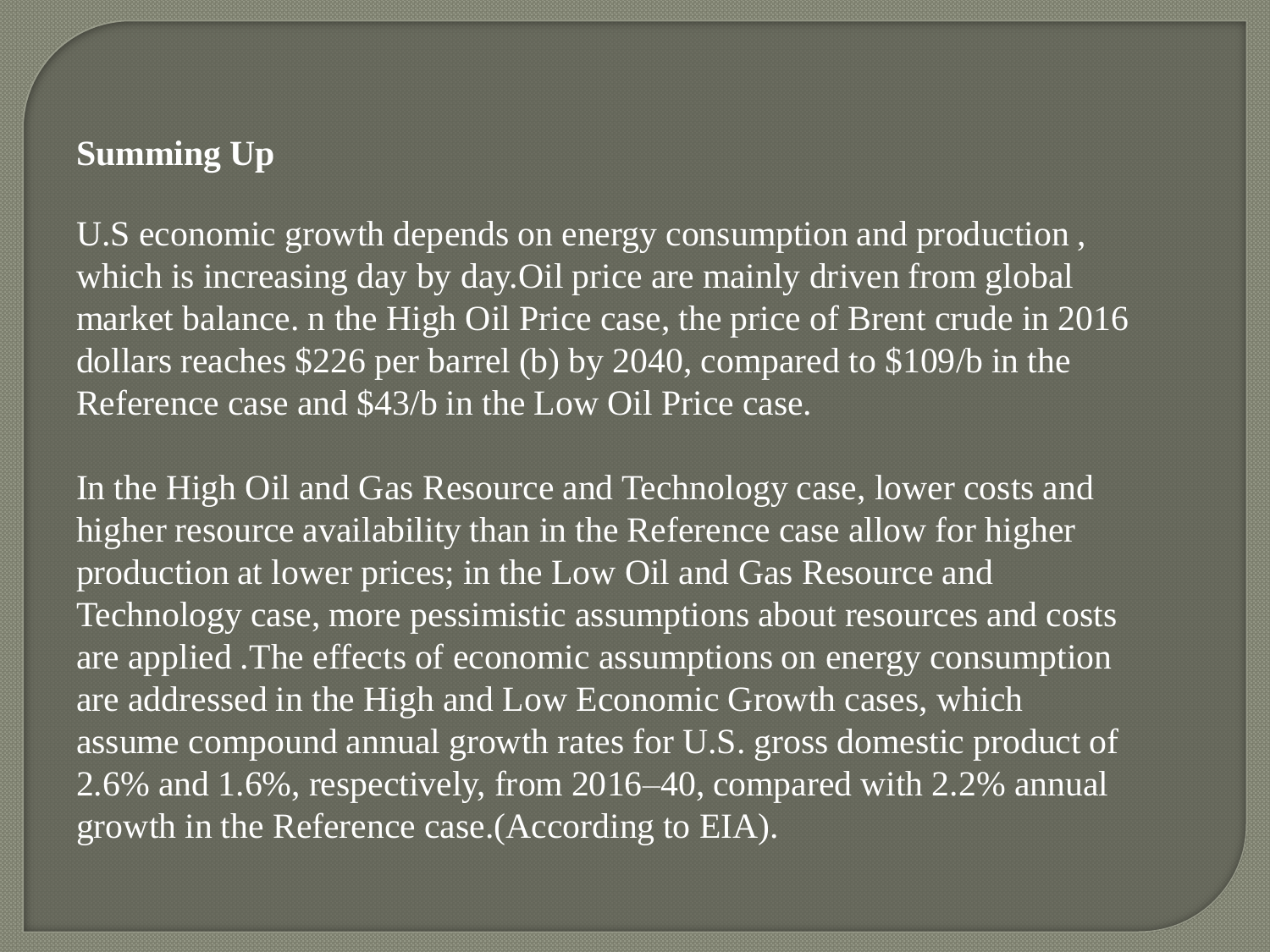The graphics in this presentation focus on projections through 2040, this AEO is the first projection to include model results through 2050.

## **Energy consumption varies minimally across all AEO cases, bounded by the High and Low Economic Growth cases**

Total energy consumption quadrillion British thermal units



**Source: Snapshot of EIA Annual Report,Annual Energy Outlook 2017**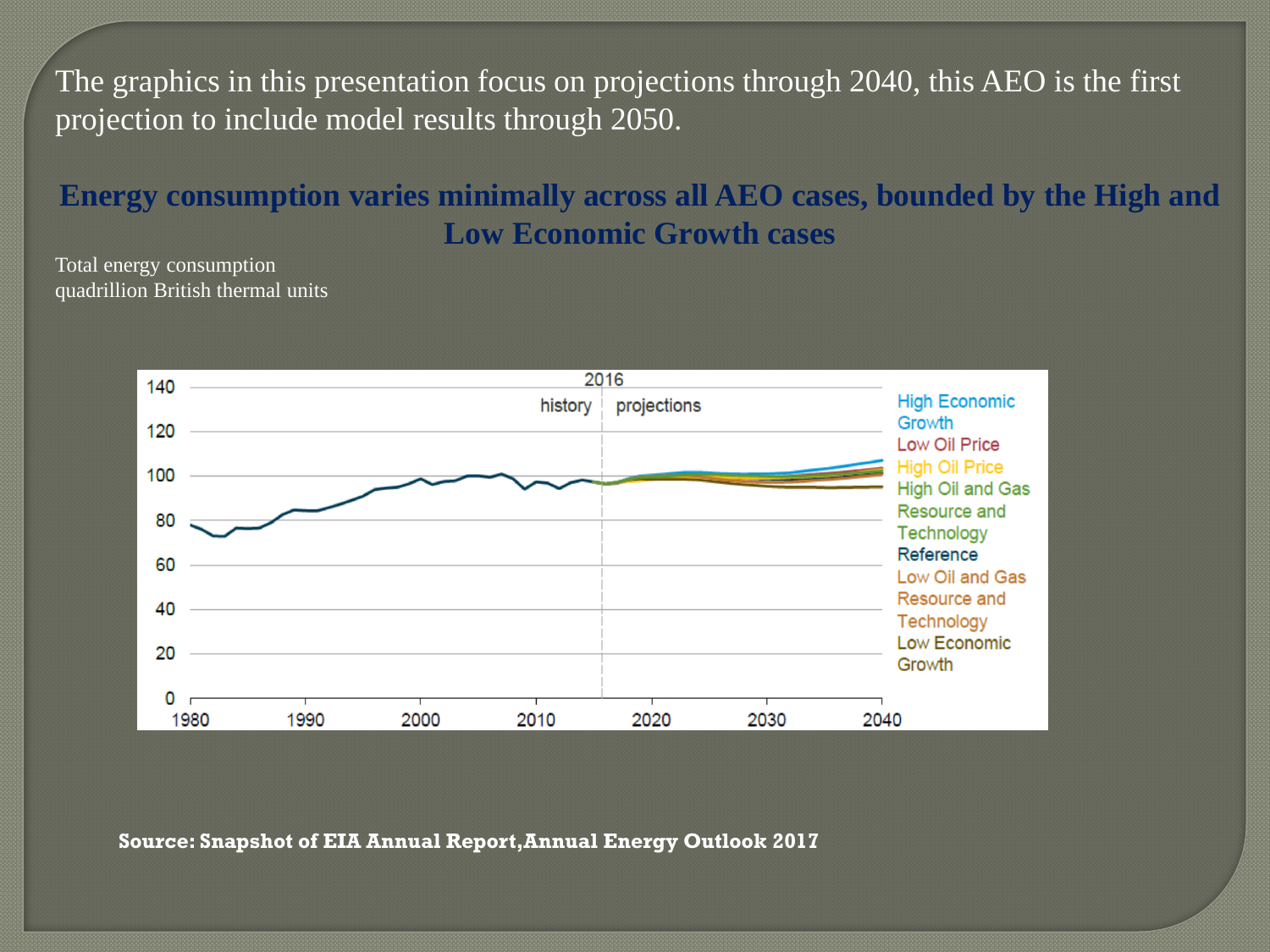# **Domestic energy consumption remains relatively flat in the Reference**

Energy consumption (Reference case)quadrillion British thermal units



Source: EIA Annual Report, a snapshot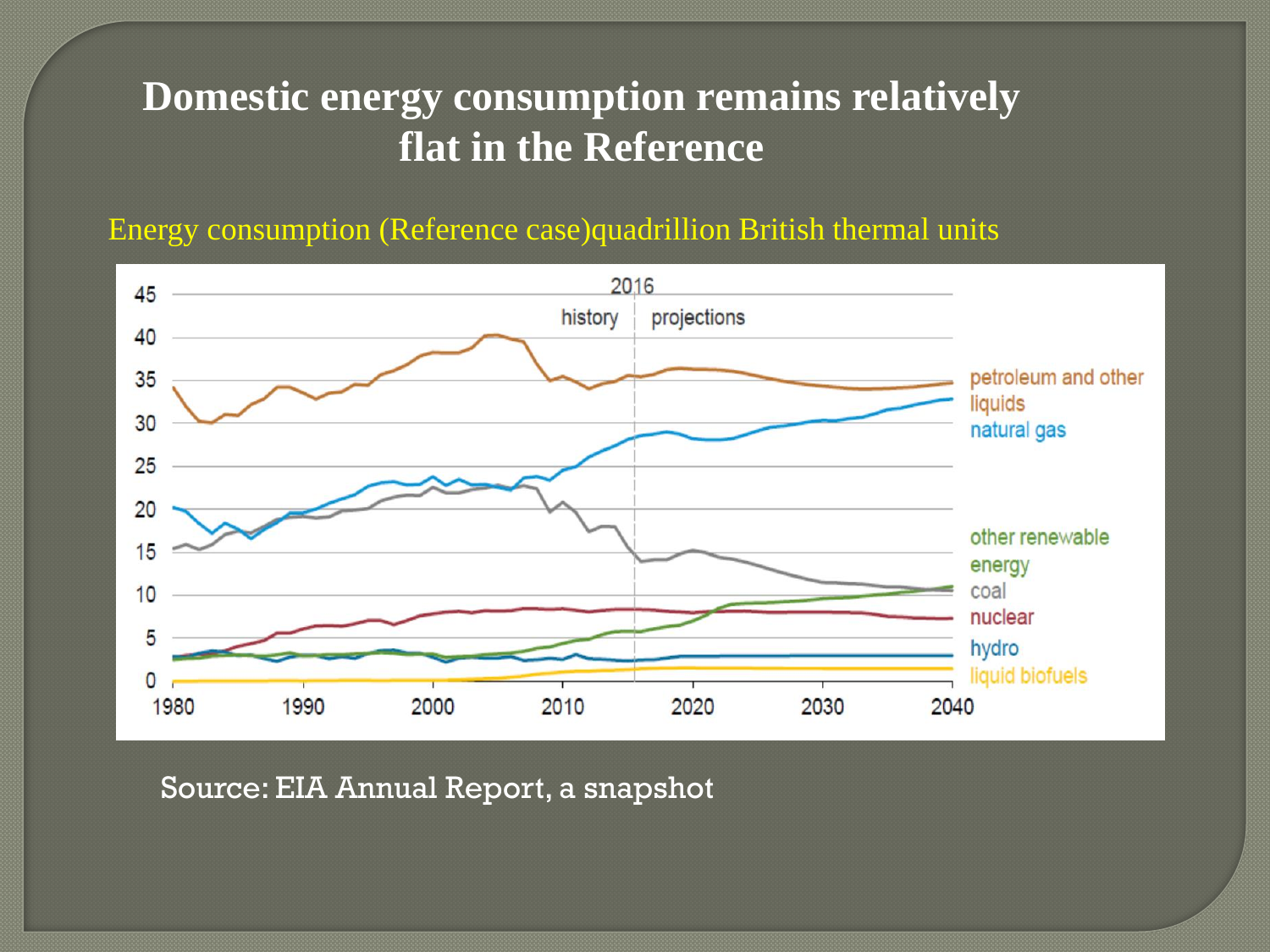Energy production ranges from nearly flat in the Low Oil and Gas Resource and Technology case, to continued growth in the High Resource and Technology case

## Total energy production quadrillion British thermal units:



Source: EIA annual Report 2017, a snapshot